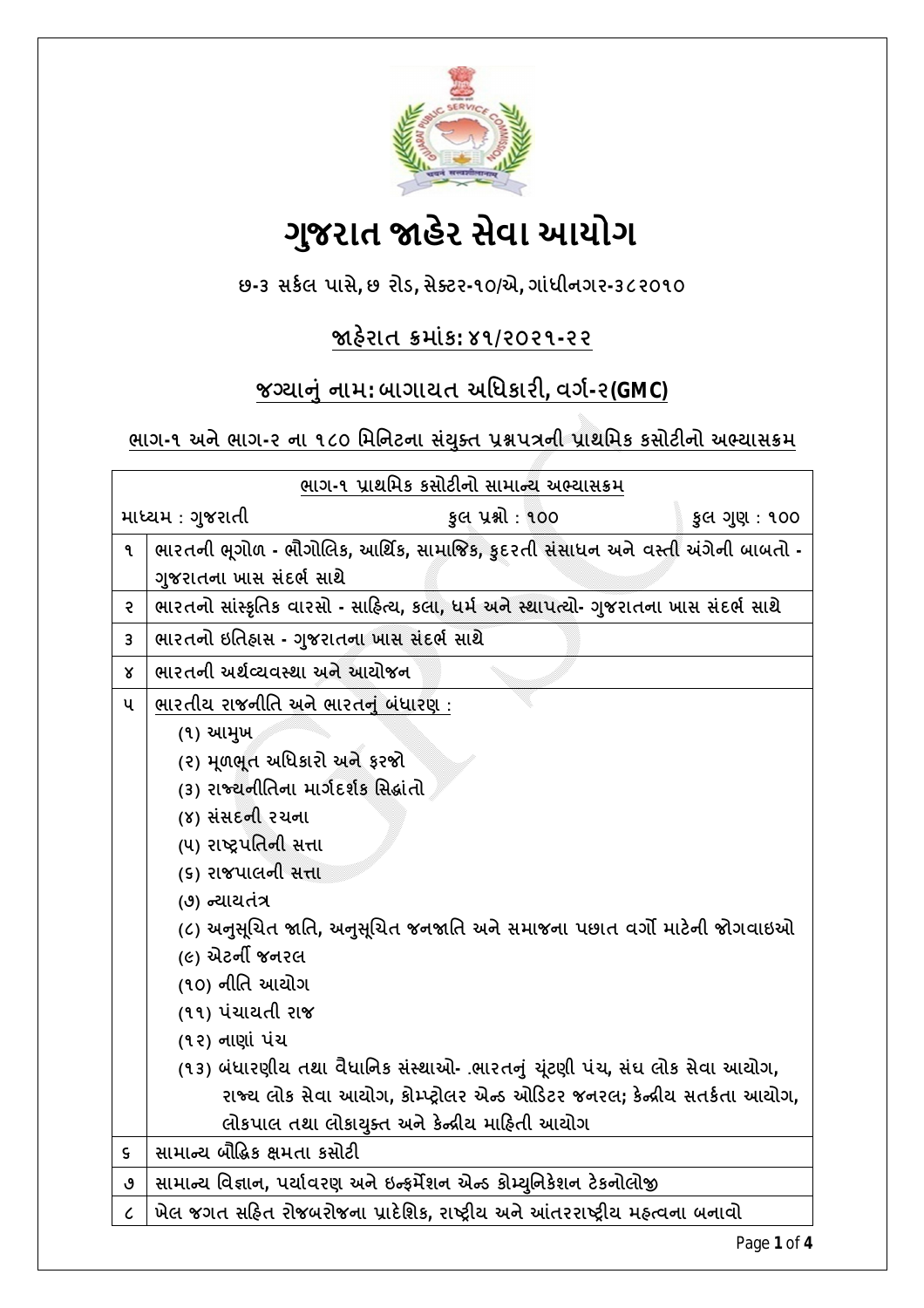| <b>Part-1 Syllabus of Preliminary Test</b><br><b>Advt. No.41/2021-22</b> |                                                                             |  |  |
|--------------------------------------------------------------------------|-----------------------------------------------------------------------------|--|--|
|                                                                          |                                                                             |  |  |
| Post: Horticultural Officer, Class-2 (GMC)                               |                                                                             |  |  |
| Medium: Gujarati<br>Questions $-100$<br><b>Total Marks-100</b>           |                                                                             |  |  |
| $\mathbf{1}$                                                             | Geography of India-Physical, Economic, Social, Natural Resources and        |  |  |
|                                                                          | population related topics- with special reference to Gujarat                |  |  |
| $\overline{2}$                                                           | Cultural heritage of India-Literature, Art, Religion and Architecture- with |  |  |
|                                                                          | special reference to Gujarat                                                |  |  |
| 3                                                                        | History of India with special reference to Gujarat                          |  |  |
| $\overline{4}$                                                           | <b>Indian Economy and Planning</b>                                          |  |  |
| 5                                                                        | Indian Polity and the Constitution of India:                                |  |  |
|                                                                          | 1. Preamble                                                                 |  |  |
|                                                                          | 2. Fundamental Rights and Fundamental Duties                                |  |  |
|                                                                          | 3. Directive Principles of State Policy                                     |  |  |
|                                                                          | 4. Composition of Parliament                                                |  |  |
|                                                                          | 5. Powers of the President of India                                         |  |  |
|                                                                          | 6. Powers of Governor                                                       |  |  |
|                                                                          | 7. Judiciary                                                                |  |  |
|                                                                          | 8. Provisions for Scheduled Castes, Scheduled Tribes and backward           |  |  |
|                                                                          | classes of the society                                                      |  |  |
|                                                                          | 9. Attorney General                                                         |  |  |
|                                                                          | 10.NITI Aayog                                                               |  |  |
|                                                                          | 11. Panchayati Raj Institutions                                             |  |  |
|                                                                          | 12. Finance Commission                                                      |  |  |
|                                                                          | 13. Constitutional and Statutory Bodies: Election Commission of India,      |  |  |
|                                                                          | Union Public Service Commission, State Public Service Commission,           |  |  |
|                                                                          | Comptroller and Auditor General; Central Vigilance Commission,              |  |  |
|                                                                          | Lokpal and Lokayukta, Central Information Commission                        |  |  |
| 6                                                                        | <b>General Mental Ability</b>                                               |  |  |
| $\overline{7}$                                                           | General Science, Environment and Information &<br>Communication             |  |  |
|                                                                          | Technology                                                                  |  |  |
| 8                                                                        | Daily events of Regional, National and International Importance including   |  |  |
|                                                                          | <b>Sports</b>                                                               |  |  |

Г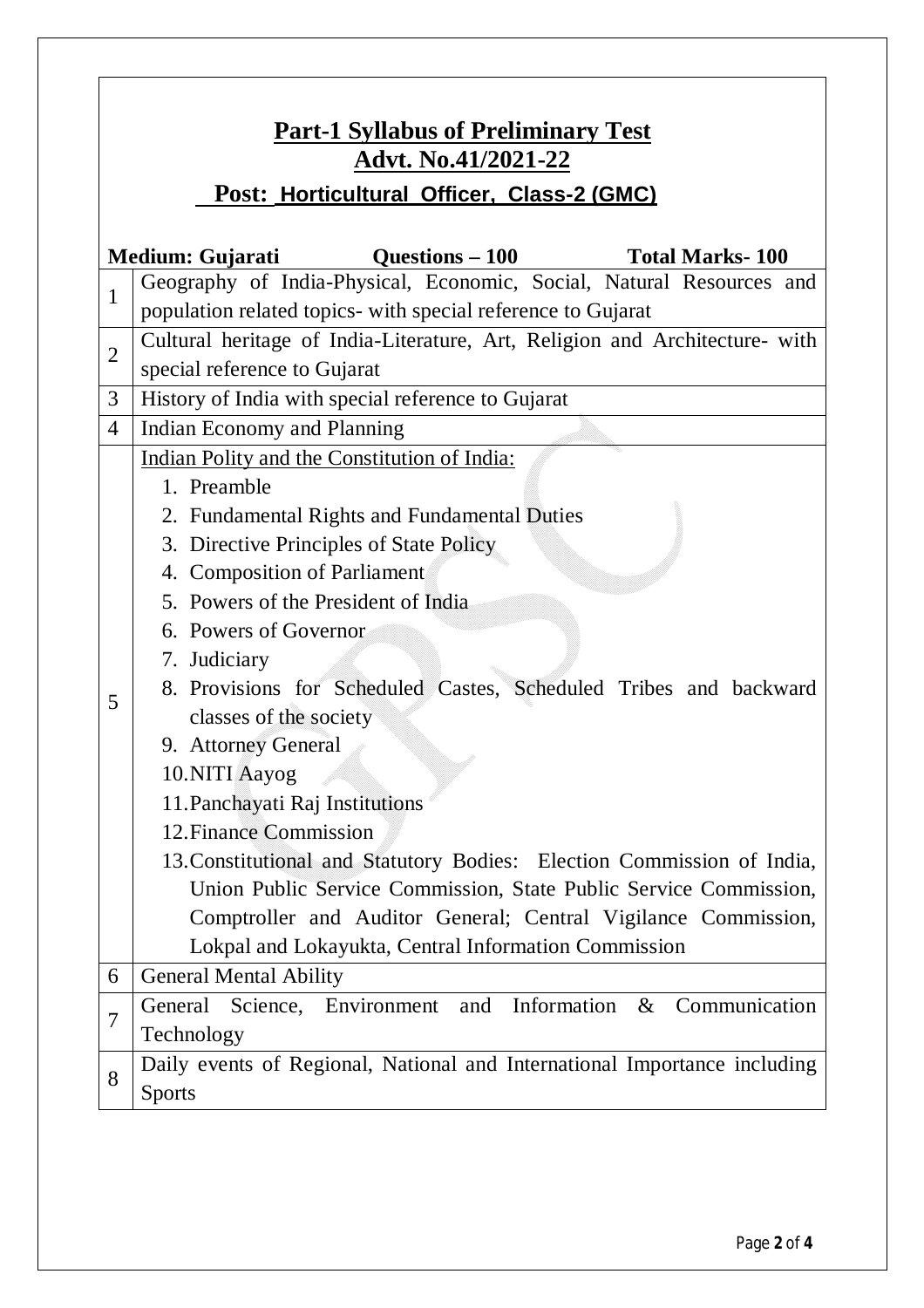# **Part-2 Syllabus of Concerned Subject for Preliminary Test**

### **Advt. No.41/2021-22**

### **Post: Horticultural Officer, Class-II, (GMC)**

**Marks – 200 Questions – 200 Medium - English**

#### **1. Agronomy**

Fundamentals of Agronomy. Introductory Agrometeorology & Climate Change. Field Crops (Kharif and Rabi). Crop Production Technology (Kharif Crops and Rabi crops). Farming System and Sustainable Agriculture. Weed Management. Principles of Organic Farming. Geoinformatics, Nano-technology and Precision Farming. Rainfed Agriculture and Watershed Management.

#### **2. Genetics and Plant Breeding**

Fundamentals of Genetics. Principles of Seed Technology. Fundamentals of Plant Breeding. Crop Improvement (Kharif and Rabi).

#### **3. Soil Science & Agricultural Chemistry**

Fundamentals of Soil Science. Manures, Soil Chemistry and Soil Fertility. Fertilizers and Soil Fertility and Nutrient Management. Problematic Soils and their Management. Agro-chemicals.

#### **4. Fruit Science**

Fundamentals of Horticulture, Plant Propagation and Nursery Management, Temperate Fruit Crops, Tropical and Subtropical Fruits, Plantation Crops, Breeding of Fruit and Plantation Crops, Orchard and Estate Management, Dry land Horticulture

#### **5. Vegetable Science**

Tropical and Subtropical Vegetable crops, Temperate Vegetable Crops, Precision Farming and Protected Cultivation, Spices and Condiments, Potato and TuberCrops, Breeding of Vegetable, Tuber and Spice Crops, Seed Production of Vegetable, Tuber and Spice Crops